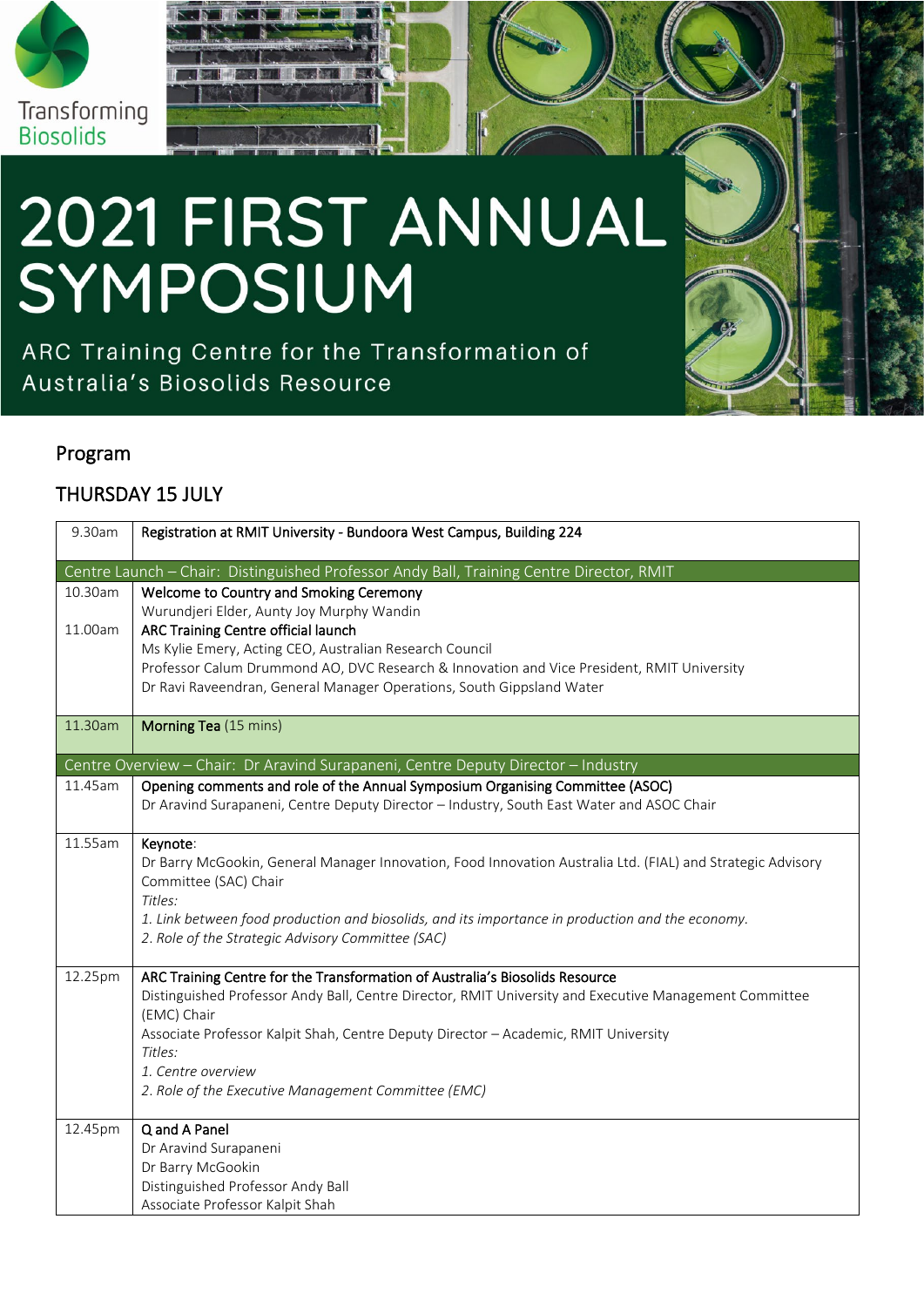### RMIT Classification: Trusted

| 12.55pm | Role of remaining 3 Transforming Biosolids Training Centre Committees - People and Purpose                                                   |
|---------|----------------------------------------------------------------------------------------------------------------------------------------------|
|         | Professor Anas Ghadouani, University of Western Australia and Communication, Adoption and Translation                                        |
|         | Committee (CAT) Chair                                                                                                                        |
|         | Dr David Bergmann, Research & Development Manager, South East Water and Training Advisory Committee                                          |
|         | (TAC) Chair                                                                                                                                  |
|         | Dr Judy Blackbeard, Manager Applied Research, Melbourne Water and Research Advisory Committee (RAC) Chair                                    |
|         |                                                                                                                                              |
| 1.15pm  | Lunch break (45 mins)                                                                                                                        |
|         | Posters and networking                                                                                                                       |
|         | People's Choice topics - Chair: Mathew Cunnington, Treatment Plant Specialist, City West Water                                               |
| 2.00pm  | <b>PFAS and Contamination</b>                                                                                                                |
|         | Laureate Professor Ravi Naidu, CEO & Managing Director CRC CARE, University of Newcastle                                                     |
|         | Title: Deploying 21st century digital technologies to solve last century's contamination                                                     |
|         |                                                                                                                                              |
| 2.20pm  | Biochar                                                                                                                                      |
|         | Craig Bagnall, Director Environment and Regulatory, SEATA Holdings Pty Ltd                                                                   |
|         | Title: Carbon Capture, Cascades and Credits - Pathways to net zero for biochar from biosolids                                                |
| 2.40pm  | Case Study                                                                                                                                   |
|         | Johanna Johnson, Sustainable Projects Lead, Logan City Council, Queensland                                                                   |
|         | Title: Biosolids Gasification Project, Logan City Council, Queensland                                                                        |
|         |                                                                                                                                              |
| 3.00pm  | Compliance and Regulation (10 mins each)                                                                                                     |
|         | Dr Shaun Thomas, Team Leader Wastewater, South Australia EPA                                                                                 |
|         | Title: Update on NEMP Version 3 and engagement with industry                                                                                 |
|         |                                                                                                                                              |
|         | Naren Narenthiran, Senior Applied Scientist - Water Technology, EPA Victoria                                                                 |
|         | Title: New EPA regulations and impact on biosolids management                                                                                |
|         |                                                                                                                                              |
|         |                                                                                                                                              |
| 3.20pm  | Afternoon Tea (15 Mins)                                                                                                                      |
|         | Biosolids Producers and End Users - Chair: Chris Hetherington, Re-Invent Agriculture                                                         |
| 3.35pm  | Forum: Producers and end-users (55 mins)                                                                                                     |
|         | Peter Bishop, Melbourne Water - Producer                                                                                                     |
|         | Simon Aquilina, General Manager Commercial Business, Gippsland Water - Producer                                                              |
|         | Stephen Jones - End user                                                                                                                     |
|         | Gavin Lester-Smith - End user                                                                                                                |
|         | Tom Walsh - End user                                                                                                                         |
|         | Chris Sharkey - End user                                                                                                                     |
|         | Russell Griffiths - End user                                                                                                                 |
|         | Tribute to Biosolids Industry "Legends" - Chair: Dr Judy Blackbeard, Melbourne Water                                                         |
| 4.30pm  | Forum: Discussion with legends from the industry                                                                                             |
|         | Allen Gale, CAF Consulting (ex-Goulburn Valley Water)                                                                                        |
|         | Dr Terry Anderson, South East Water                                                                                                          |
|         | Pam Kerry, South East Water                                                                                                                  |
|         | Michael Naughton, Loop Organics (ex-Barwon Water)                                                                                            |
|         | Dr Daryl Stevens, Atura (ex-CSIRO)                                                                                                           |
| 5.30pm  | Day 1 concludes                                                                                                                              |
|         |                                                                                                                                              |
| 6.30pm  | Conference Dinner - Farm Vigano. 10 Bushmans Way, South Morang VIC 3752                                                                      |
|         | Music by '73 Scarves'                                                                                                                        |
|         | 6.30pm Pre-dinner drinks                                                                                                                     |
|         | 7.30pm Dinner                                                                                                                                |
|         | Keynote:                                                                                                                                     |
|         | Professor Stephen Smith, Imperial College, London UK (On-Line)<br>Title: Biosolids management and research from an international perspective |